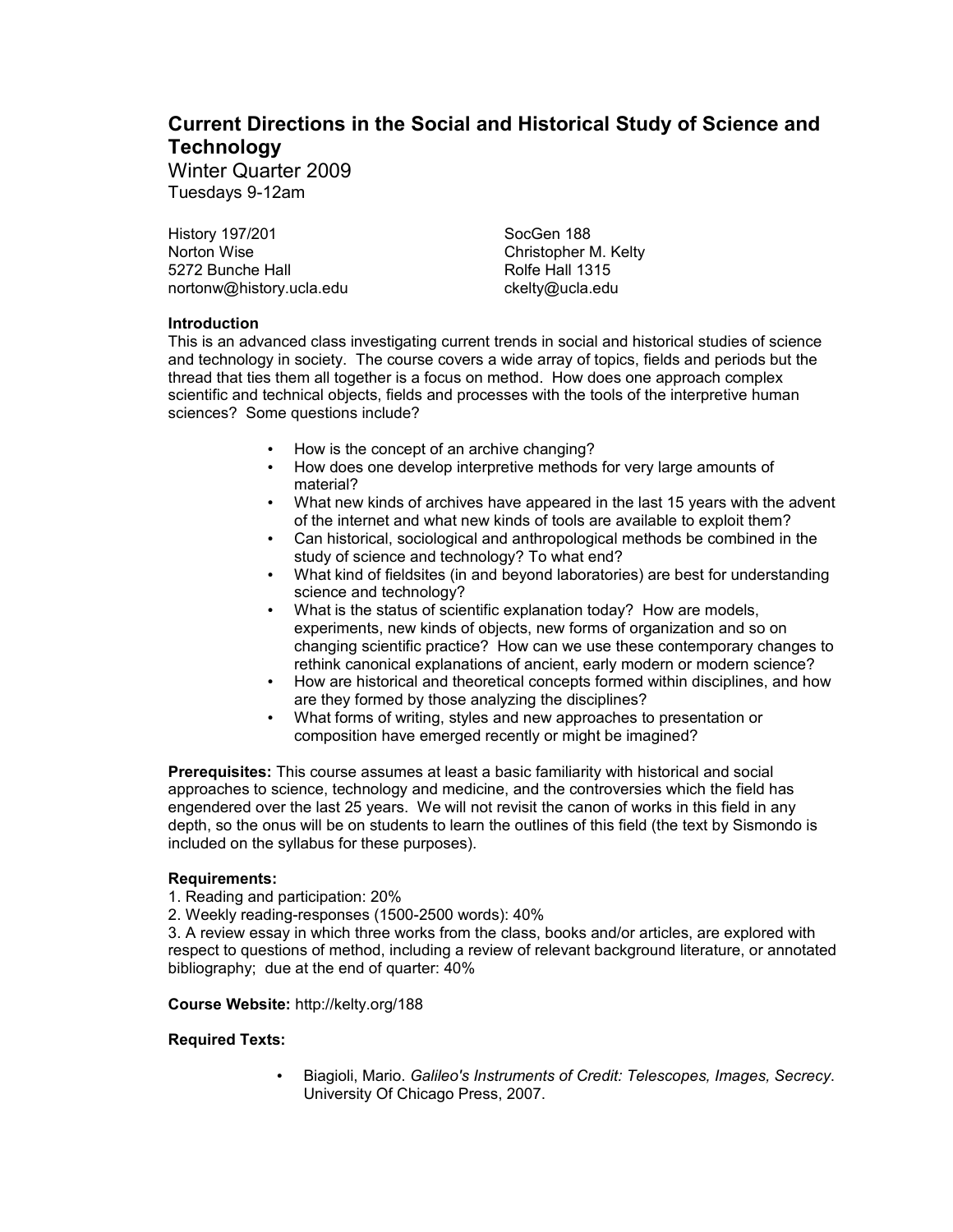- Jones, Matthew L. *The Good Life in the Scientific Revolution:Descartes, Pascal, Leibniz, and the Cultivation of Virtue.* University Of Chicago Press, 2006.
- Shapin, Steven. *The Scientific Life: A Moral History of a Late Modern Vocation*. University Of Chicago Press, 2008.
- Landecker, Hannah. *Culturing Life: How Cells Became Technologies*. Harvard University Press, 2007.
- Franklin, Sarah, and Celia Roberts. *Born and Made: An Ethnography of Preimplantation Genetic Diagnosis*. Princeton University Press, 2006.
- Lakoff, Andrew, and Stephen J Collier. *Biosecurity Interventions: Global Health and Security in Question*. 1st ed. Columbia University Press, 2008.
- MacKenzie, Donald. *An Engine, Not a Camera: How Financial Models Shape Markets.* The MIT Press, 2008.
- Murphy, Michelle. *Sick Building Syndrome and the Problem of Uncertainty: Environmental Politics, Technoscience, and Women Workers*. 1st ed. Duke University Press, 2006.
- Petryna, Adriana. *Life Exposed: Biological Citizens after Chernobyl*. 1st ed. Princeton University Press, 2002.
- Porter, Theodore M. *Trust in Numbers.* Princeton University Press, 1996.
- Kelty, Christopher, M. *Two Bits: The Cultural Significance of Free Software*. Duke University Press, 2008
- Sergio Sismondo, *An Introduction to Science and Technology Studies* (Wiley-Blackwell, 2003).

All other required readings will be provided in pdf form through the library or the course website.

## Detailed Schedule

When in doubt, check the website for the final schedule of readings (http://kelty.org/188)

## **Jan 6. Introduction**

An introduction to STS and the current state of the art. Orientation towards problems of method, techniques and concepts. Sismondo provides an excellent overview of the sociological and philosophical debates that have dominated the field to date. The readings by Wise introduce students to some of the challenges raised by recent and contemporary science, and how they might be approached historically.

Sismondo, Sergio. *An Introduction to Science and Technology Studies*. Wiley-Blackwell, 2003.

## **Jan 13. Histories of the Present?**

One of the most frequent experiences in STS today is the need to find ways to combine the anthropological and the historical aspects of a problem. This can take two primary forms which we will discuss throughout the class: The first is the experience of confronting working scientists and engineers with an alternative framing of their own history, and in some cases, attempting to make that framing part of their own practice. The other is the use of recent and contemporary science as a starting point for a re-evaluation of the historical transformations at work in other eras, including our own.

Creager, Angela N. H., Norton Wise, and Elizabeth Lunbeck, eds. *Science without Laws: Model Systems, Cases, Exemplary Narratives*. Duke University Press, 2007. **Introduction**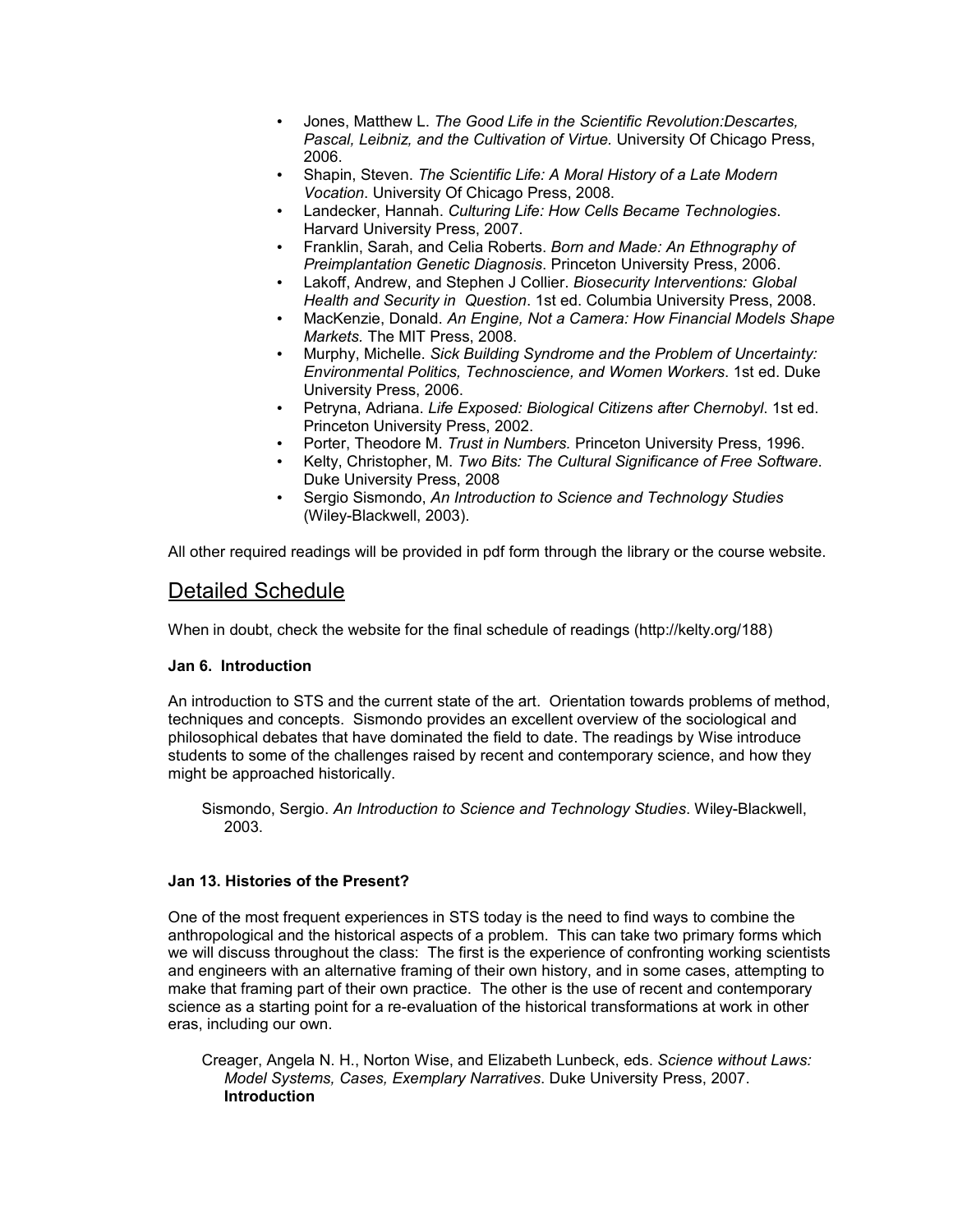- Wise, M. Norton, ed. *Growing Explanations: Historical Perspectives on Recent Science*. Duke University Press, 2004. **Introduction**
- Luis Campos on Synthetic Biology, TBD
- Cyrus Mody, "Why History Matters to Nanotechnology", Manuscript (pdf on website)
- Kelty, Christopher M. *Two Bits: The Cultural Significance of Free Software*. Duke University Press, 2008. **Introduction and Chapter 2**

Additional:

Lynch, Michael et al. *Truth Machine: The Contentious History of DNA Fingerprinting*. University Of Chicago Press, 2008.

#### **Jan 20. New Lives**

A Classic approach to understanding science and engineering is through the lifeworld of the scientist or engineer. Max Weber's 'Science as a Vocation' and 'Politics as a Vocation' have been canonical here. In terms of sociology of science, this also connects to the language or professions, specialties, and disciplinary formation, including the recent focus by Collins and others on expertise (e.g. the self-dubbed "third wave" of science studies). This week's readings focus on new approaches to unraveling the meaning and process of science through the examination of the lifeworld of scientists.

Jones, Matthew L. *The Good Life in the Scientific Revolution: Descartes, Pascal, Leibniz, and the Cultivation of Virtue*. University Of Chicago Press, 2006. **Introduction, Part III, Epilogue.**

Shapin, Steven. *The Scientific Life: A Moral History of a Late Modern Vocation*. University Of Chicago Press, 2008. **Preface, Chapters 1,2, 8 epilogue**

#### Background:

Weber, Max et al. *The Vocation Lectures: Science As a Vocation, Politics As a Vocation*. Hackett Publishing Company, 2004.

Collins, Harry, and Robert Evans. *Rethinking Expertise*. University Of Chicago Press, 2007.

Rabinow, Paul. *Making PCR: A Story of Biotechnology*. University Of Chicago Press, 1997.

#### **Jan 27. New Properties**

Classic Mertonian sociology of science focused in part on the norm of "communalism"-- the common ownership of scientific ideas. In recent years a variety of new work focused on issues of property, commons, credit, value, authorship and secrecy in science have emerged.

- Biagioli, Mario. *Galileo's Instruments of Credit: Telescopes, Images, Secrecy*. University Of Chicago Press, 2007. **Introduction, Chapter 4, Epilogue**
- Hayden, Cori. *When Nature Goes Public: The Making and Unmaking of Bioprospecting in Mexico*. Princeton University Press, 2003. **Introduction, Chapter 1 and 8**

Kelty, Christopher M. *Two Bits: The Cultural Significance of Free Software*. Duke University Press, 2008. **Chapter 6**

#### **Supplementary**

Hagstrom, Warren O. *The Scientific Community*. New York: Basic Books, 1965.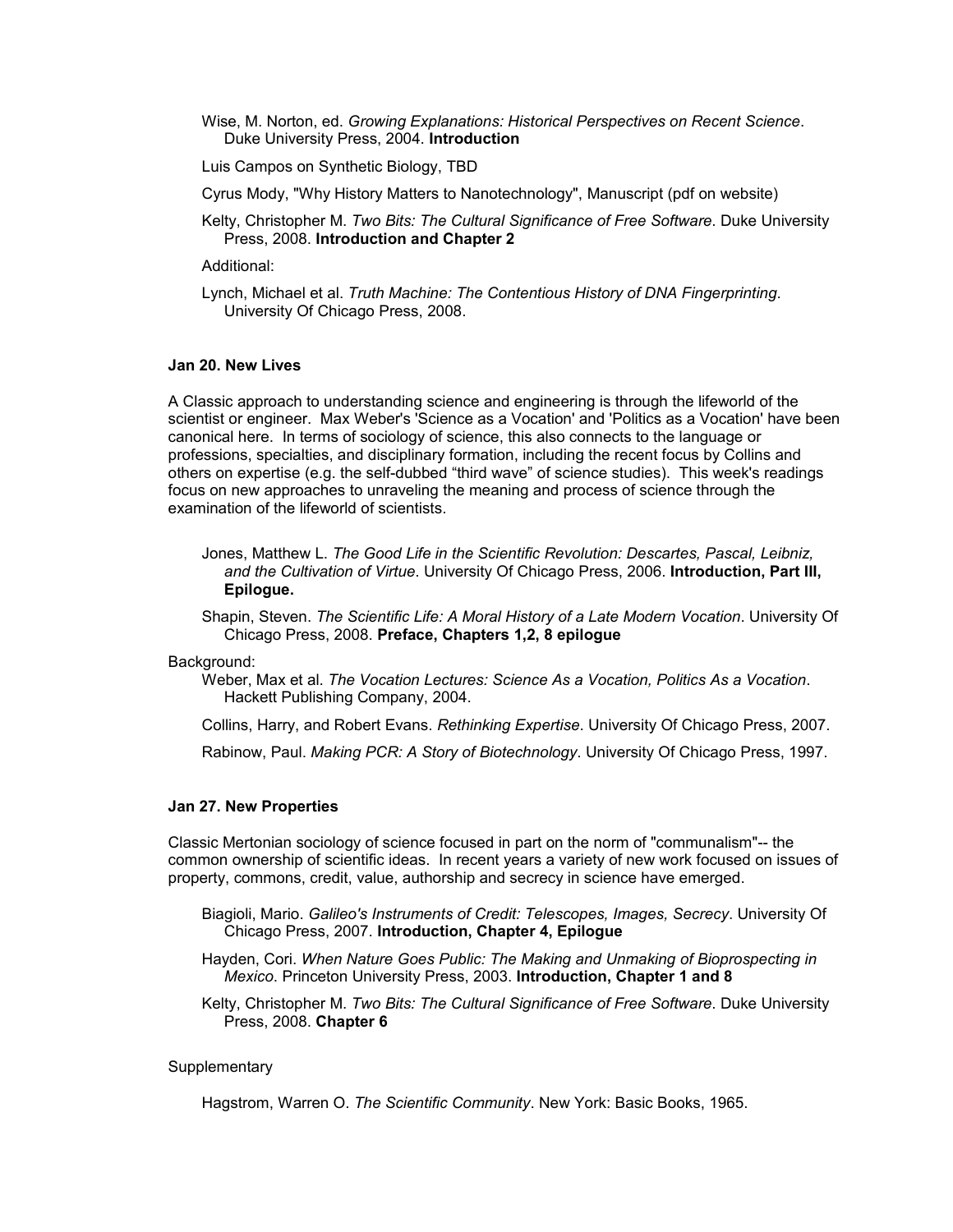- Hughes, Sally Smith. "Dollars out of DNA: The First Major Patent in Biotechnology and the Commercialization of Molecular Biology, 1974-1980."*Isis*92.3 (2001): 541.
- Long, Pamela O. *Openness, Secrecy, Authorship: Technical Arts and the Culture of Knowledge from Antiquity to the Renaissance*. The Johns Hopkins University Press, 2004.
- Merton, Robert K. *The Sociology of Science: Theoretical and Empirical Investigations*. University Of Chicago Press, 1979.
- Mary Terrall "Uses of Anonymity in the Age of Reason,"in Galison, Peter. *Scientific Authorship: Credit and Intellectual Property in Science*. Routledge, 2002.

#### **Feb 3. New Biologicals**

Social and Historical studies of biology and biomedicine has emerged out of multiple streams of research: medical anthropology, medical sociology, a theoretical interest in Foucault's "biopolitics"; anthropology of kinship, and anthropology of the life sciences. This section looks at some of the many bio-prefixed debates that have taken shape in the last ten years: biopolitics, biosociality, biocapitalism, biocitizenship, biosafety, biosecurity, etc.

Stefan Helmreich. 2008. "Species of Biocapital" *Science as Culture 17(4):463-478.*

Petryna, Adriana. *Life Exposed: Biological Citizens after Chernobyl*. Princeton University Press, 2002. **Introduction,** 

Rajan, Kaushik Sunder. *Biocapital: The Constitution of Postgenomic Life*. Duke University Press, 2006. **Introduction, Chapter 2**

Landecker, Hannah. *Culturing Life: How Cells Became Technologies*. Harvard University Press, 2007. **Introduction, Chapter 4, epilogue**

**Supplementary** 

- Rose, Nikolas. *The Politics of Life Itself: Biomedicine, Power, and Subjectivity in the Twenty-First Century*. Princeton University Press, 2006.
- Helmreich, Stefan. *Alien Ocean: anthropological voyages in microbial seas.* University of California Press. 2009
- Fortun, Michael, *Promising Genomics.* University of California Press, 2008.
- Franklin, Sarah. *Dolly Mixtures: The Remaking of Genealogy*. Duke University Press, 2007.
- Rabinow, P. "Artificiality and Enlightenment: From Sociobiology to Biosociality."*Health Studies: A Critical and Cross-Cultural Reader*(1999): 50―.

Foucault, Michel. *The Birth of Biopolitics*. Palgrave Macmillan, 2008.

#### **Feb 10. New Reproductions**

Work in feminist science studies has made new reproductive technologies into a canonical object of analysis in STS, mixing issues of complex science with high political context: in vitro fertilization, adoption and abortion, stem cells, tissue banking and so forth. Recent work has also expanded this work into the domains of biopolitics, science policy and population management. The readings for this week look at some of these approaches across the disciplines.

Franklin, Sarah and Celia Roberts. *Born and Made: An ethnography of preimplantation*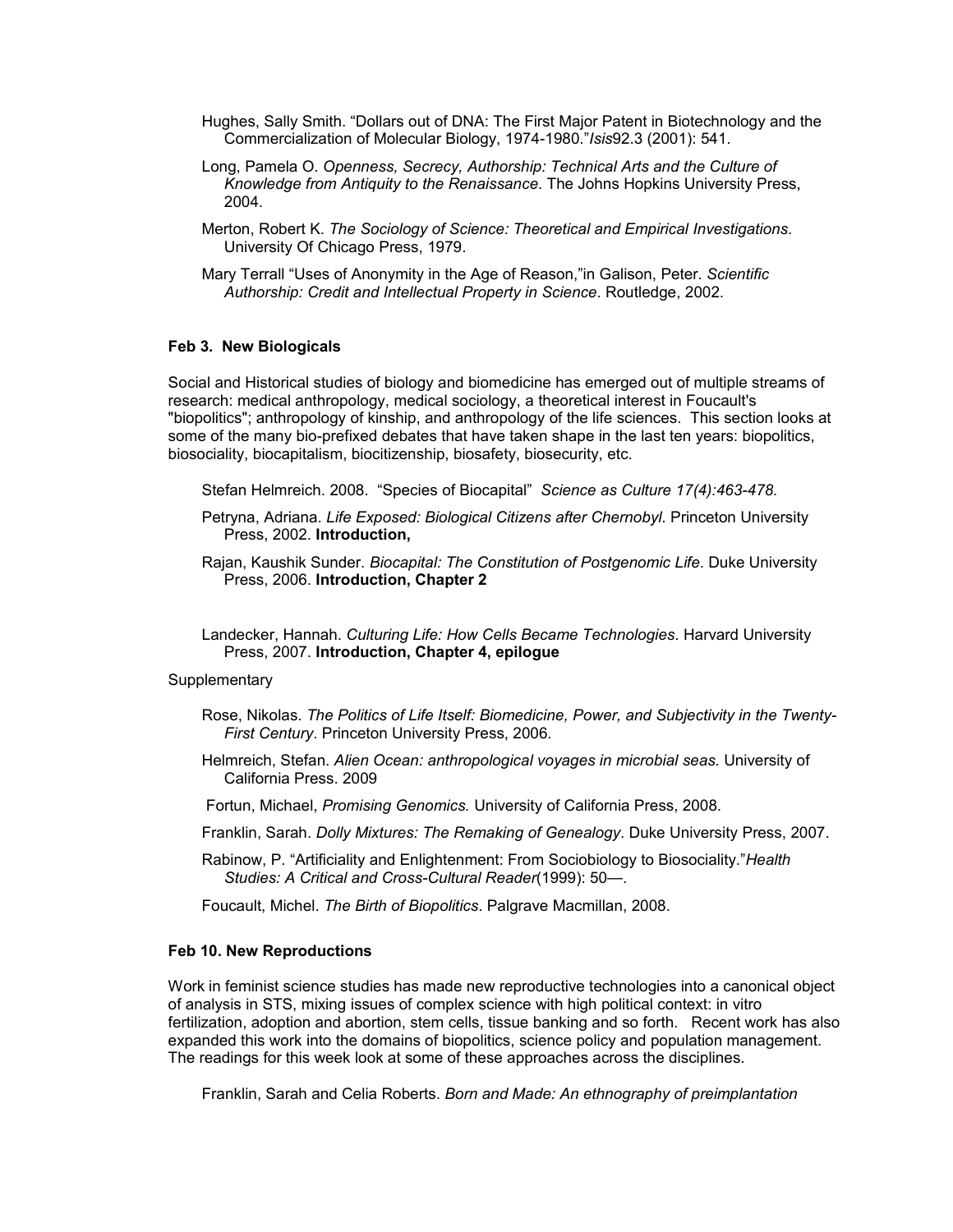*genetic diagnosis* . Princeton University Press, 2006. **Intro, Chapters 1,2**

Greenhalgh, Susan. *Just One Child: Science and Policy in Deng's China*. University of California Press, 2008. **Introduction, TBD**

#### Supplement

- Thompson, Charis. *Making Parents: The Ontological Choreography of Reproductive Technologies*. The MIT Press, 2007. TBD
- Foucault, Michel. *The Birth of Biopolitics*. Palgrave Macmillan, 2008.
- Halfon, Saul. *The Cairo Consensus: Demographic Surveys, Women's Empowerment, and Regime Change in Population Policy*. Lexington Books, 2006.
- Herman, Ellen. *Kinship by Design: A History of Adoption in the Modern United States*. University Of Chicago Press, 2008.

## **Feb 17. New Environmentalisms**

Environmental and ecological studies have consistently been domains where complex causality, uncertainty and systems thinking have been critically examined and brought into dialogue with the history and social study of science and medicine, as well as urban studies, geography. It's also been a domain for deep interaction with activists and social movements, and is, according to Latour, at least, only viable if it can get over the concept of Nature. These works explore concepts of nature, uncertainty and the construction of knowledge about complex objects like buildings and allergies.

- Nash, Linda. *Inescapable Ecologies: A History of Environment, Disease, and Knowledge*. University of California Press, 2007. **Introduction, Chapters 1,5**
- Murphy, Michelle. *Sick Building Syndrome and the Problem of Uncertainty: Environmental Politics, Technoscience, and Women Workers*. Duke University Press, 2006. **Introduction, Chapters 3,4**

#### **Supplementary**

- Mitman, Gregg. *Breathing Space: How Allergies Shape Our Lives and Landscapes*. Yale University Press, 2007.
- Latour, Bruno. *Politics of Nature: How to Bring the Sciences into Democracy*. Harvard University Press, 2004.
- Star, Susan Leigh, and James R. Griesemer. "Institutional Ecology, 'Translations' and Boundary Objects: Amateurs and Professionals in Berkeley's Museum of Vertebrate Zoology, 1907-39." *Social Studies of Science* 19.3 (1989): 387-420.

#### **Feb 24. New Risks**

Risk has become a core object of concern in the social and policy analysis of science and technology, but covers a huge range of approaches and problems: catastrophe (Bhopal, Chernobyl), safety in labs and communities, public perception and understanding, new subjectivities formed through things such as genetic risk and predisposition, and so on. Post-9/11 this also includes discourses of bio-security and preparedness planning. These readings look at a few of these domains of risk, and some of the new ways in which anthropologists, geographers and others are approaching them.

Lakoff, Andrew, and Stephen J Collier. *Biosecurity Interventions: Global Health and Security in Question*. Columbia University Press, 2008. **Chapter 1, 3, 8**